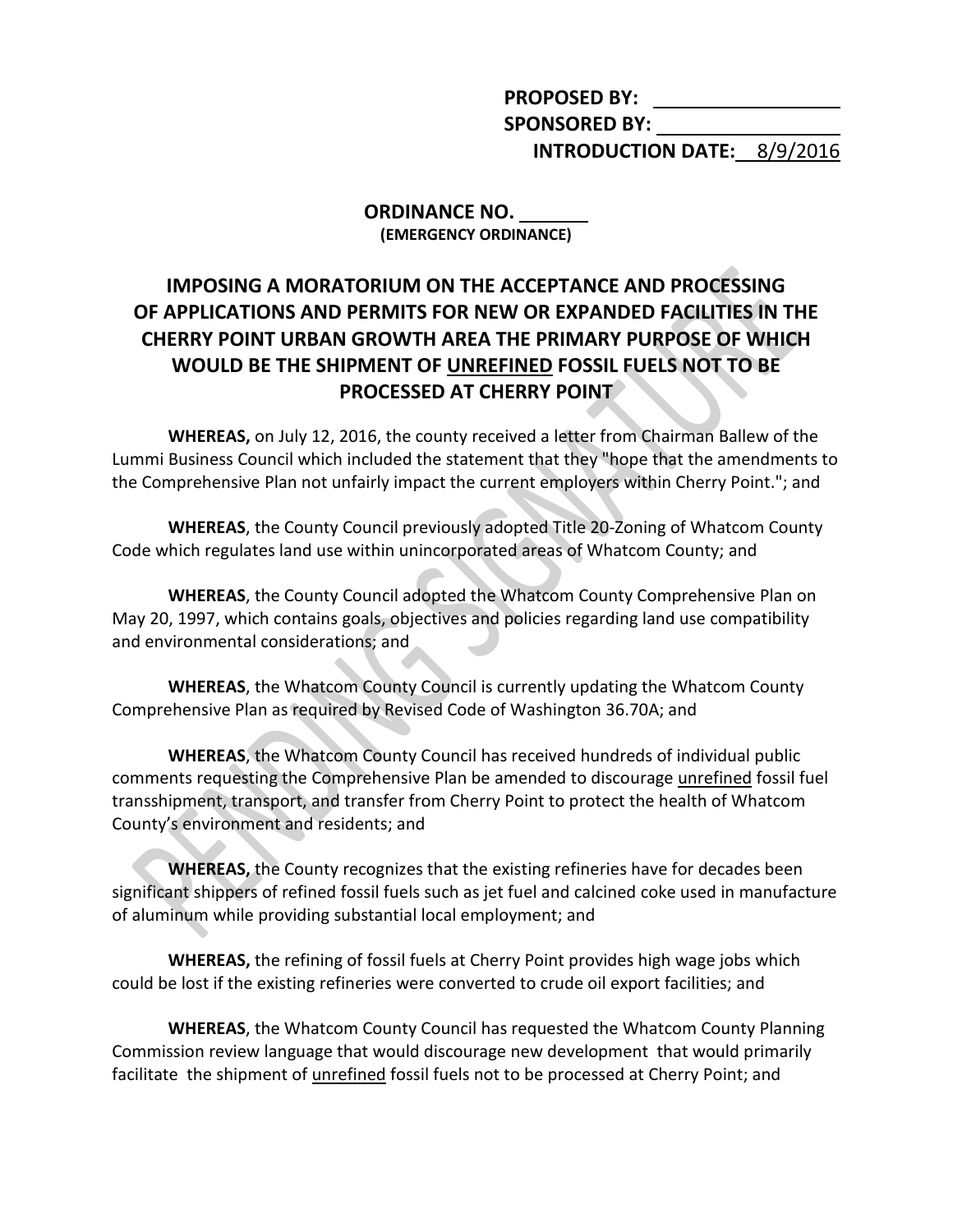**WHEREAS**, multiple trains carrying crude oil from the Bakken formation moving through the United States and Canada have derailed and exploded causing damage to property and the environment, one derailment caused significant fatalities; and

**WHEREAS**, a unit train carrying Bakken crude traveling through Mosier, Oregon, on June 3, 2016, derailed and exploded causing damage to property and the Columbia River, demonstrating that recently adopted state and federal policies and corporate investment intended to reduce the risks associated with oil by rail have proven insufficient to protect communities along the rail corridor; and

**WHEREAS**, in the last two years, two trains carrying diluted bitumen (oil products derived from tar sands and diluent) derailed and exploded en route to refineries in the United States; and

**WHEREAS**, the Washington State Department of Natural Resources has designated waters adjacent to the Cherry Point Urban Growth Area as an aquatic reserve to ensure longterm protection of this unique aquatic environment; and

**WHEREAS**, the United States recently lifted a ban on the export of crude oil from the country, increasing pressure on deep water ports such as Cherry Point to develop into crude export terminals; and

**WHEREAS**, existing refineries at Cherry Point have recently increased their ability to accept crude oil by rail by constructing new rail offloading facilities to serve the refineries; and

**WHEREAS**, existing and proposed pipeline facilities have increased, or proposed to increase, their capacity to move crude oil, diluted bitumen, and natural gas to Cherry Point; and

**WHEREAS**, Title 20 currently does not explicitly prohibit transshipment, transport, and transfer of unrefined fossil fuels and construction of infrastructure to facilitate expanded shipment of unrefined fossil fuels not to be processed at Cherry Point; and

**WHEREAS**, according to the June 27, 2016 Land Capacity Analysis report produced by Planning and Development Services, Cherry Point contains only 1,072.6 acres of developable land that is zoned Heavy Impact Industrial (HII) for the purposes of "supplying a reasonable amount of land, commensurate with demand, for the location and grouping of heavy impact industrial uses" and to "minimize the scope of impacts generated within the HII District and to provide protection for nonindustrial districts situated outside thereof…" (WCC 20.68.010); and

**WHEREAS**, expansion of existing facilities for purposes of shipping unrefined fossil fuels not to be processed at Cherry Point will increase the transport of dangerous fuels through our community and increase the risk of possible derailment, spills, explosions, and the fallout will pose a serious threat to the community; and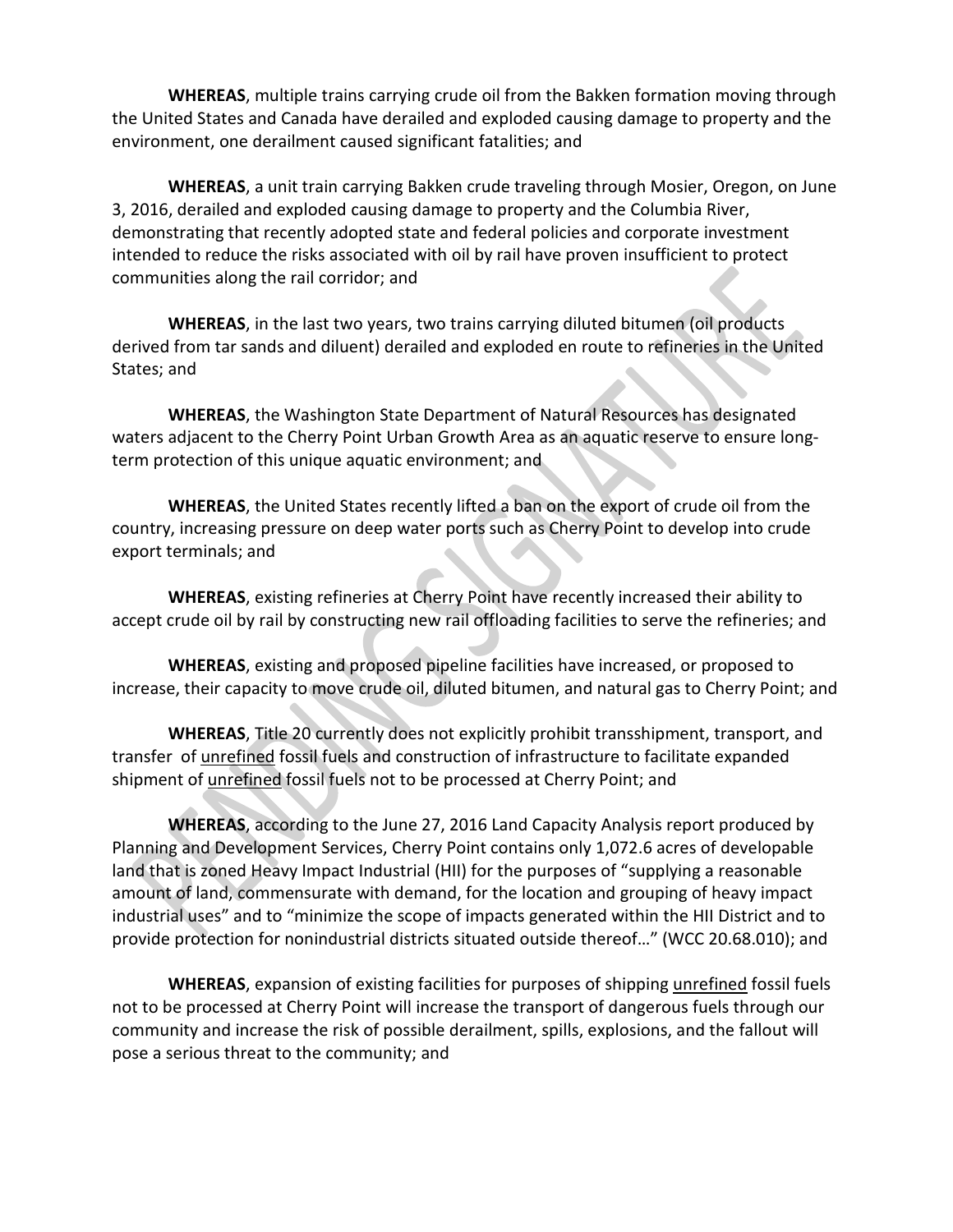**WHEREAS**, pursuant to the Washington State Constitution, the general police powers granted to counties empower and authorize Whatcom County to adopt land use controls to provide for the regulation of land uses within the County and to provide that such uses shall be consistent with applicable law; and

**WHEREAS**, the County Council finds that the interim moratorium imposed by this ordinance is necessary for the protection of public health and safety; and

**WHEREAS**, it is necessary to have this ordinance take effect immediately in order to prevent development application from vesting under current law and thus subverting the purpose of the proposed update to the policies and regulations for Cherry Point; and

**WHEREAS**, the Whatcom County Charter limits an emergency ordinance not to exceed 60 days from the effective date of adoption, and

**WHEREAS**, the Whatcom County Council is required by RCW 36.70A.390 to hold a public hearing within sixty (60) days of passage of this ordinance.

**WHEREAS**, the County Council fully recognizes the limits to its authority over transportation of certain goods imposed by federal statutes and the US Constitution, and finds that this action is within its authority;

**NOW, THEREFORE, BE IT ORDAINED** that the Whatcom County Council adopts the above "WHEREAS" recitals as findings of fact in support of its action as required by RCW 36.70A.390

**BE IT FURTHER ORDAINED** by the Whatcom County Council that an emergency moratorium is hereby imposed prohibiting the filing, acceptance, and processing of new applications for conversion of land or water, new building or structure permits, or other County permits or authorizations in the Cherry Point Urban Growth Area for new or expanded facilities whose purpose is to facilitate the increased shipment of unrefined fossil fuels not to be processed at Cherry Point, unless the applications:

1. Were filed and complete prior to the effective date of this ordinance and vested pursuant to Washington statutes;

2. Are for building permits for remodels, maintenance, or repairs of existing structures where no increased capacity for shipping unrefined fossil fuels not to be processed at Cherry Point will result; or

3. Are necessary to protect health and safety of the community.

**BE IT FURTHER ORDAINED** that the Whatcom County Council finds that a public emergency exists necessitating that this emergency ordinance shall take effect immediately and shall expire as of the sixty-first (61st) day following the date on which this ordinance becomes law, unless previously repealed or extended.